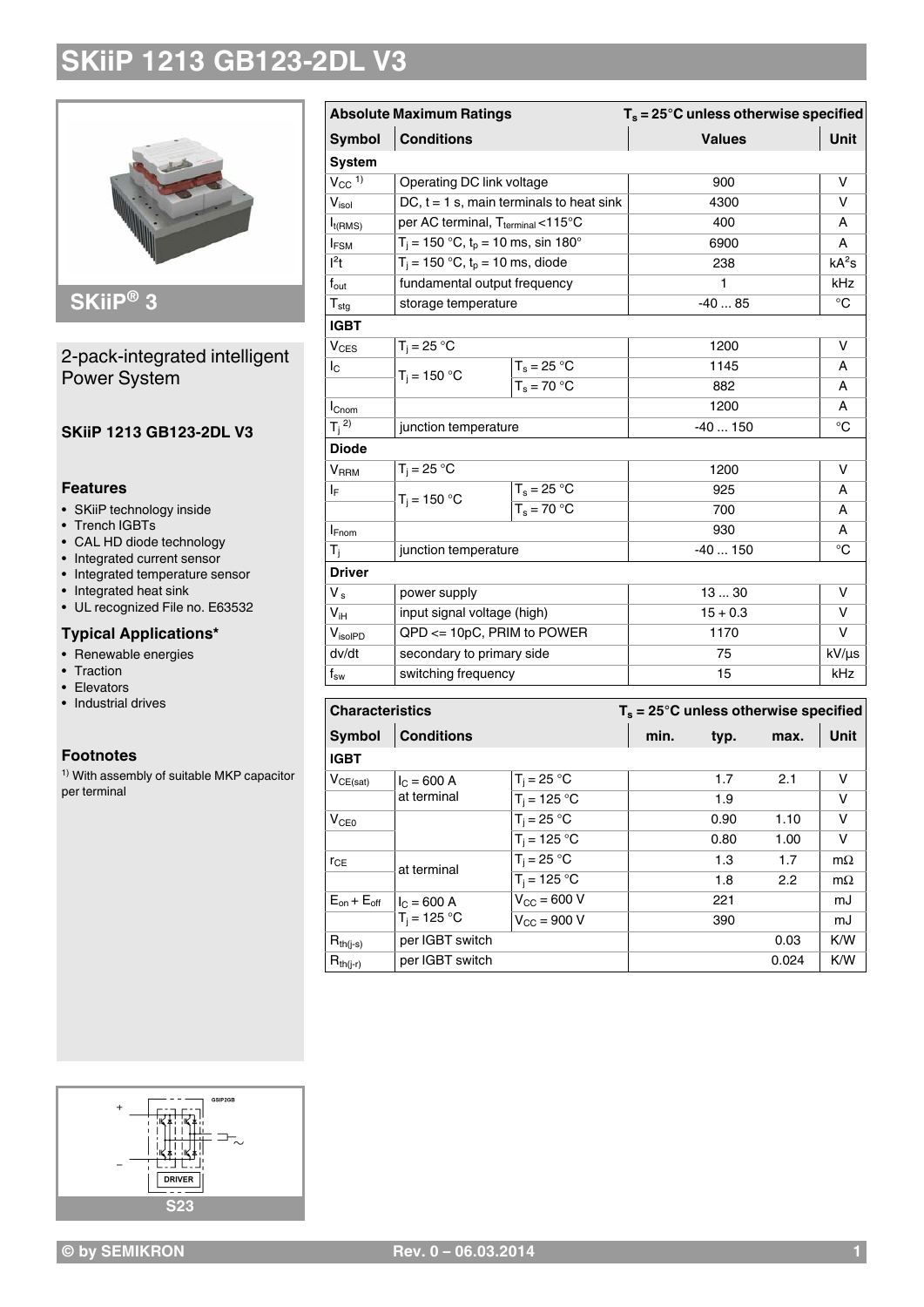

### 2-pack-integrated intelligent Power System

#### **SKiiP 1213 GB123-2DL V3**

#### **Features**

- SKiiP technology inside
- Trench IGBTs
- CAL HD diode technology
- Integrated current sensor
- Integrated temperature sensor
- Integrated heat sink
- UL recognized File no. E63532

#### **Typical Applications\***

- Renewable energies
- Traction
- Elevators
- Industrial drives

### **Footnotes**

1) With assembly of suitable MKP capacitor per terminal

| <b>Characteristics</b>  |                                                                               | $T_s = 25^\circ \text{C}$ unless otherwise specified |         |           |                                                                          |                   |
|-------------------------|-------------------------------------------------------------------------------|------------------------------------------------------|---------|-----------|--------------------------------------------------------------------------|-------------------|
| <b>Symbol</b>           | <b>Conditions</b>                                                             |                                                      |         | typ.      | max.                                                                     | Unit              |
| <b>Diode</b>            |                                                                               |                                                      |         |           |                                                                          |                   |
| $V_F = V_{EC}$          | $I_F = 600 A$                                                                 | $T_i = 25 °C$                                        |         | 1.50      | 1.80                                                                     | v                 |
|                         | at terminal                                                                   | $T_i = 125 °C$                                       |         | 1.50      |                                                                          | v                 |
| $V_{F0}$                |                                                                               | $T_i = 25 °C$                                        |         | 0.9       | 1.10                                                                     | v                 |
|                         |                                                                               | $T_i = 125 °C$                                       |         | 0.7       | 0.90                                                                     | v                 |
| ľF                      | at terminal                                                                   | $T_i = 25 °C$                                        |         | 1         | 1.1                                                                      | $m\Omega$         |
|                         |                                                                               | $\overline{T_i} = 125$ °C                            |         | 1.3       | 1.5                                                                      | $m\Omega$         |
| $E_{rr}$                | $I_F = 600 A$                                                                 | $V_R = 600 V$                                        |         | 42        |                                                                          | mJ                |
|                         | $T_i = 125 °C$                                                                | $V_B = 900 V$                                        |         | 56        |                                                                          | mJ                |
| $R_{th(j-s)}$           | per diode switch                                                              |                                                      |         |           | 0.058                                                                    | K/W               |
| $R_{th(j-r)}$           | per diode switch                                                              |                                                      |         |           | 0.078                                                                    | K/W               |
| <b>Driver</b>           |                                                                               |                                                      |         |           |                                                                          |                   |
| $V_{s}$                 | supply voltage non stabilized                                                 |                                                      | 13      | 24        | 30                                                                       | v                 |
| $I_{SO}$                | bias current @ $V_s = 24V$ , $f_{sw} = 0$ , $I_{AC} = 0$                      |                                                      |         | 240       |                                                                          | mA                |
| $\mathsf{I}_\mathsf{s}$ | $k_1 = 29$ mA/kHz, $k_2 = 0.00065$ mA/A <sup>2</sup>                          |                                                      | $= 240$ |           | + $k_1$ <sup>*</sup> $f_{sw}$ + $k_2$ <sup>*</sup> $l_{AC}$ <sup>2</sup> | mA                |
| $V_{IT+}$               | input threshold voltage (HIGH)                                                |                                                      | 12.3    |           |                                                                          | v                 |
| $V_{IT}$                | input threshold voltage (LOW)                                                 |                                                      |         |           | 4.6                                                                      | v                 |
| $R_{IN}$                | input resistance                                                              |                                                      |         | 10        |                                                                          | kΩ                |
| $C_{IN}$                | input capacitance                                                             |                                                      |         | 1         |                                                                          | nF                |
| t <sub>pRESET</sub>     | error memory reset time                                                       |                                                      |         | 0.0122    |                                                                          | ms                |
| t <sub>TD</sub>         | top / bottom switch interlock time                                            |                                                      |         | 3         |                                                                          | μs                |
| t <sub>jitter</sub>     | jitter clock time                                                             |                                                      |         | 125       |                                                                          | ns                |
| $t_{\rm SIS}$           | short pulse suppression time                                                  |                                                      |         | 0.625     | 0.7                                                                      | μs                |
| <b>ITRIPSC</b>          | over current trip level                                                       |                                                      | 1470    | 1500      | 1530                                                                     | A <sub>PEAK</sub> |
| $T_{\rm trip}$          | over temperature trip level                                                   |                                                      | 110     | 115       | 120                                                                      | $^{\circ}C$       |
| V <sub>DCtrip</sub>     | over voltage trip level,                                                      |                                                      |         | not impl. |                                                                          | V                 |
| $t_{d(on)IO}$           | $V_{CC}$ = 900 V<br>$I_C = 600 A$                                             | input-output<br>turn-on<br>propagation time          |         | 1.4       |                                                                          | μs                |
| $t_{d(off)IO}$          | $T_i = 25 °C$                                                                 | input-output<br>turn-off<br>propagation time         |         | 1.4       |                                                                          | μs                |
| <b>System</b>           |                                                                               |                                                      |         |           |                                                                          |                   |
| $R_{th(r-a)}$           | flow rate=460m <sup>3</sup> /h, T <sub>a</sub> =25°C, 500m<br>above sea level |                                                      |         |           | 0.0344                                                                   | K/W               |
| $R_{CC'+EE'}$           | terminals to chip, $T_s = 25 °C$                                              |                                                      |         | 0.25      |                                                                          | $m\Omega$         |
| $L_{CE}$                | commutation inductance                                                        |                                                      |         | 6         |                                                                          | nН                |
| C <sub>CHC</sub>        |                                                                               | per phase, AC-side                                   |         | 3.4       |                                                                          | nF                |
| $I_{CES} + I_{RD}$      | $V_{GE} = 0 V$ , $V_{CE} = 1200 V$ , $T_j = 25 °C$                            |                                                      |         | 2.4       |                                                                          | mA                |
| $M_{dc}$                | DC terminals, SI Units                                                        |                                                      | 6       |           | 8                                                                        | Nm                |
| $M_{ac}$                | AC terminals, SI Units                                                        |                                                      | 13      |           | 15                                                                       | Nm                |
| w                       | SKiiP System w/o heat sink                                                    |                                                      |         | 1.7       |                                                                          | kg<br>kg          |
| $W_h$                   | heat sink                                                                     |                                                      |         | 4.4       |                                                                          |                   |

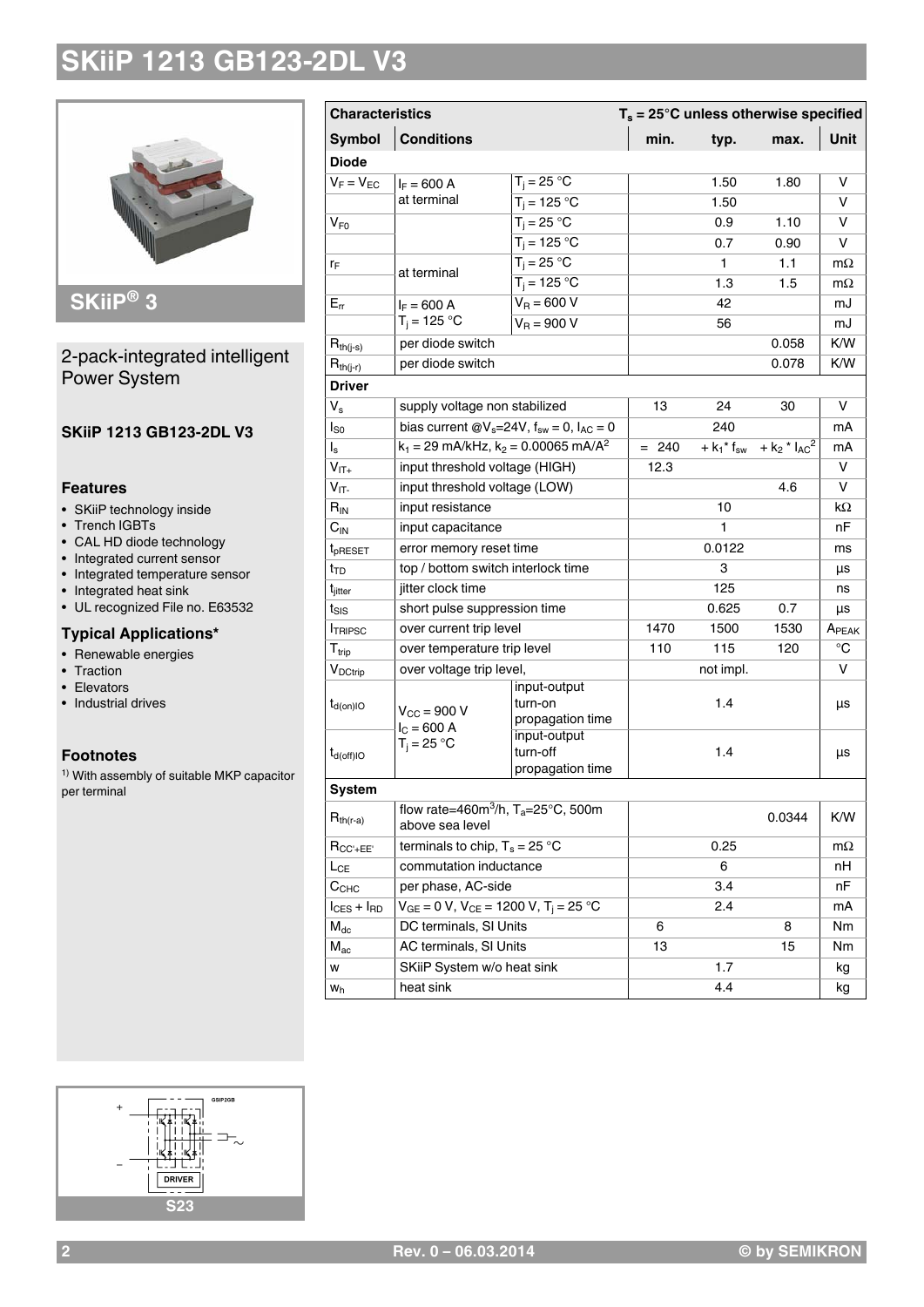| Isolation coordination acc. to EN 50178 and IEC 61800-5-1                                   |                                                                       |
|---------------------------------------------------------------------------------------------|-----------------------------------------------------------------------|
| Maximum grid RMS voltage, line-to-line, grounded delta mains                                | 480V+20%                                                              |
| Installation altitude for maximum grid RMS voltage, line-to-line, grounded delta mains      | 2000m                                                                 |
| Maximum grid RMS voltage, line-to-line, star point grounded mains                           | 480V+20%                                                              |
| Installation altitude for maximum grid RMS voltage, line-to-line, star point grounded mains | 5000 <sub>m</sub>                                                     |
| Maximum transient peak voltage between low voltage circuit and mains                        | 1600V                                                                 |
| Pollution degree acc. to IEC 60664-1 outside the moulded power section                      | 2                                                                     |
| Overvoltage cat. acc. to IEC 60664-1 for mains                                              | Ш                                                                     |
| <b>Basic isolation</b>                                                                      | between heat sink and mains;<br>between low voltage circuit and mains |
| Protection level acc. to IEC 60529                                                          | IP <sub>00</sub>                                                      |

| <b>Environmental conditions acc.to IEC 60721</b>          |                 |                |                                                                  |                                              |                               |  |
|-----------------------------------------------------------|-----------------|----------------|------------------------------------------------------------------|----------------------------------------------|-------------------------------|--|
|                                                           | Storage         | Transportation | Operation<br>stationary use at<br>weather protected<br>locations | Operating ground<br>vehicle<br>installations | Operating ship<br>environment |  |
| Climatic conditions                                       | $1K2_{(1)}$     | $2K2_{(1)}$    | $3K3_{(1)}$                                                      | $5K1_{(1)}$                                  |                               |  |
| <b>Biological conditions</b>                              | 1B1             | 2B1            | 3B1                                                              | 5B1                                          | 6B1                           |  |
| Chemically active<br>substances<br>(excluded: salt spray) | 1C <sub>2</sub> | 2C1            | 3C2                                                              | 5C <sub>2</sub>                              | 6C2                           |  |
| Mechanically active<br>substances                         | <b>1S1</b>      | 2S1            | 3S1                                                              | 5S1                                          | 6S1                           |  |
| Mechanical conditions                                     | 1M3             | (4)            | $3M6_{(2)}$                                                      | $5M3_{(3)}$                                  | 6M3                           |  |
| Contaminating fluids                                      |                 |                |                                                                  | 5F1                                          |                               |  |

(1) expanded temperature range: -40°C / +85°C. Please note: by operation near 85°C the life time of product is reduced.

(2) 3M7 possible, but due to the mechanic load capacity of external components like DC-Link capacitors limited to 3M6

(3) 5M3 without impact of foreign bodies, stones

(4) no declaration due to customer-specific packing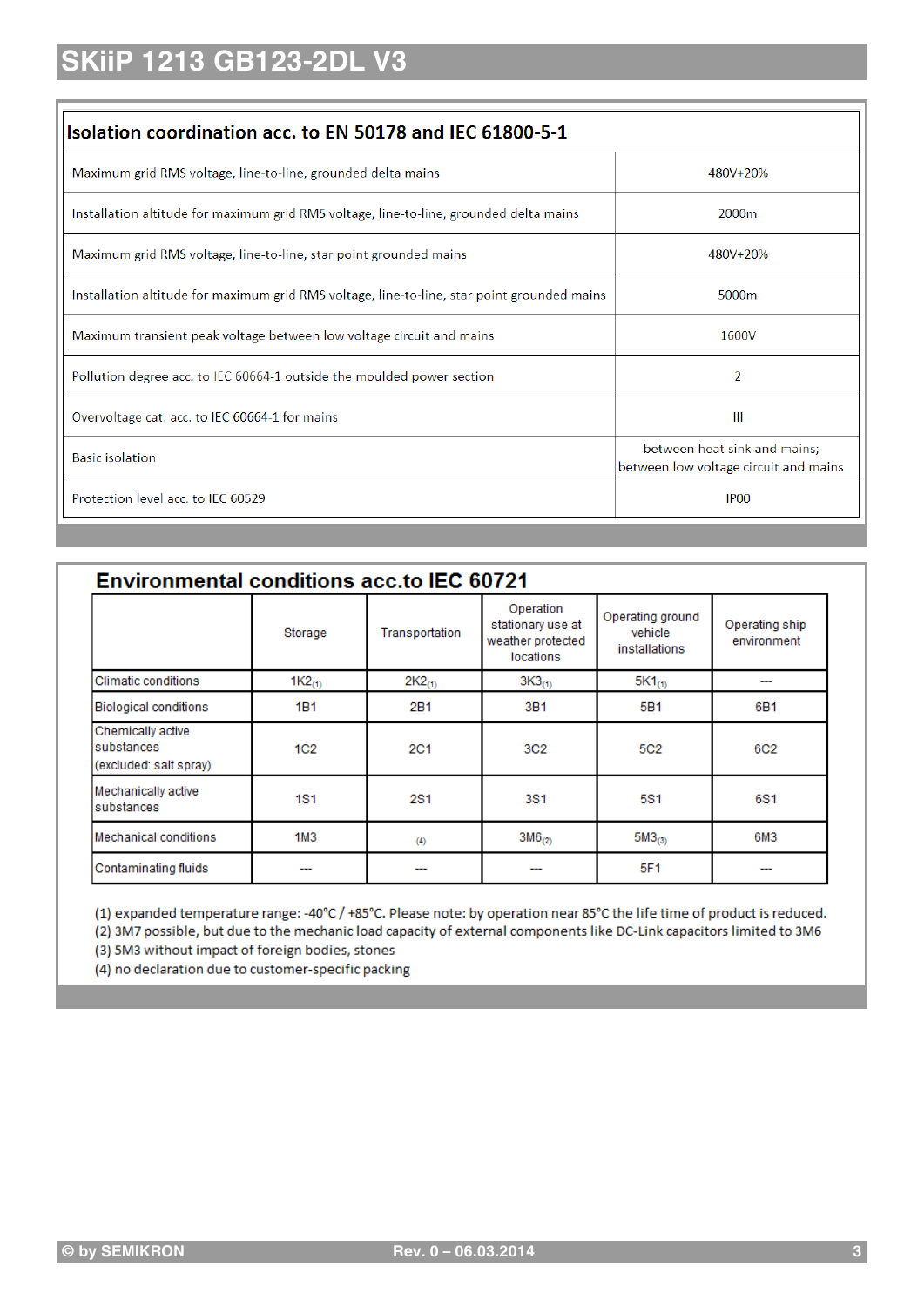











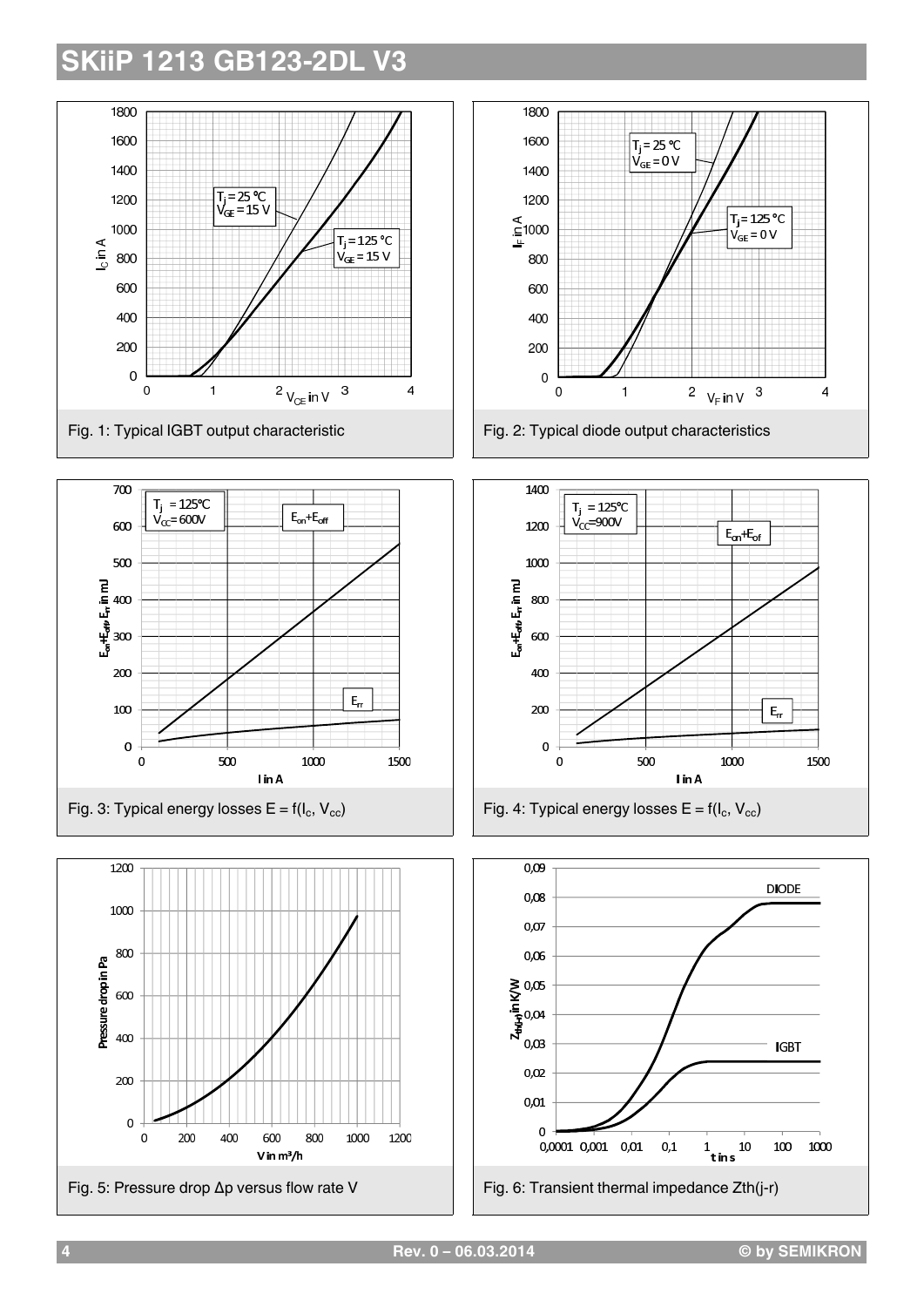

| 0,06                    |     |                                                        |      |
|-------------------------|-----|--------------------------------------------------------|------|
| 0,055                   |     | $T_a = 25^{\circ}C$ , 500m<br>above sea level          |      |
| 0,05                    |     |                                                        |      |
| 0,045                   |     |                                                        |      |
| Rth(r-a) in K/W<br>0,04 |     |                                                        |      |
| 0,035                   |     |                                                        |      |
| 0,03                    |     |                                                        |      |
| 0,025                   |     |                                                        |      |
| 0,02<br>0               | 500 | 1000<br>1500<br>V in $m^3/h$                           | 2000 |
|                         |     | Fig. 9: Thermal resistance Rth(r-a) versus flow rate V |      |

|                                          |         | $R_{th}$ [K/W] |        |        |        |        |  |
|------------------------------------------|---------|----------------|--------|--------|--------|--------|--|
|                                          | 1       | $\overline{2}$ | 3      | 4      | 5      | 6      |  |
| <sub>(</sub> Z <sub>th(j-r)</sub> l      | 0,0048  | 0,0127         | 0,0065 | 0,0000 | 0,0000 | 0,0000 |  |
| $Z_{th(j-r)} D$                          | 0,0099  | 0,0017         | 0,0271 | 0,0247 | 0,0037 | 0,0109 |  |
| $\mathcal{L}_{\text{th}(r-a)}$           | 0,0004  | 0,0068         | 0,0115 | 0,0100 | 0,0057 | 0,0000 |  |
|                                          | tau [s] |                |        |        |        |        |  |
|                                          | 1       | 2              | 3      | 4      | 5      | 6      |  |
| <u> Z<sub>th(i-r)</sub> I</u>            | 0,0100  | 0,0600         | 0,2300 | 1,0000 | 1,0000 | 1,0000 |  |
| $\frac{\mathcal{L}_{\text{th}(j-r)}}{D}$ | 0,0075  | 0,0260         | 0,0800 | 0,4000 | 5,0000 | 8,0000 |  |
| $\mathcal{L}_{\mathsf{th}(r\text{-a})}$  | 0,3100  | 8,3100         | 39,000 | 116,00 | 445,00 | 1,0000 |  |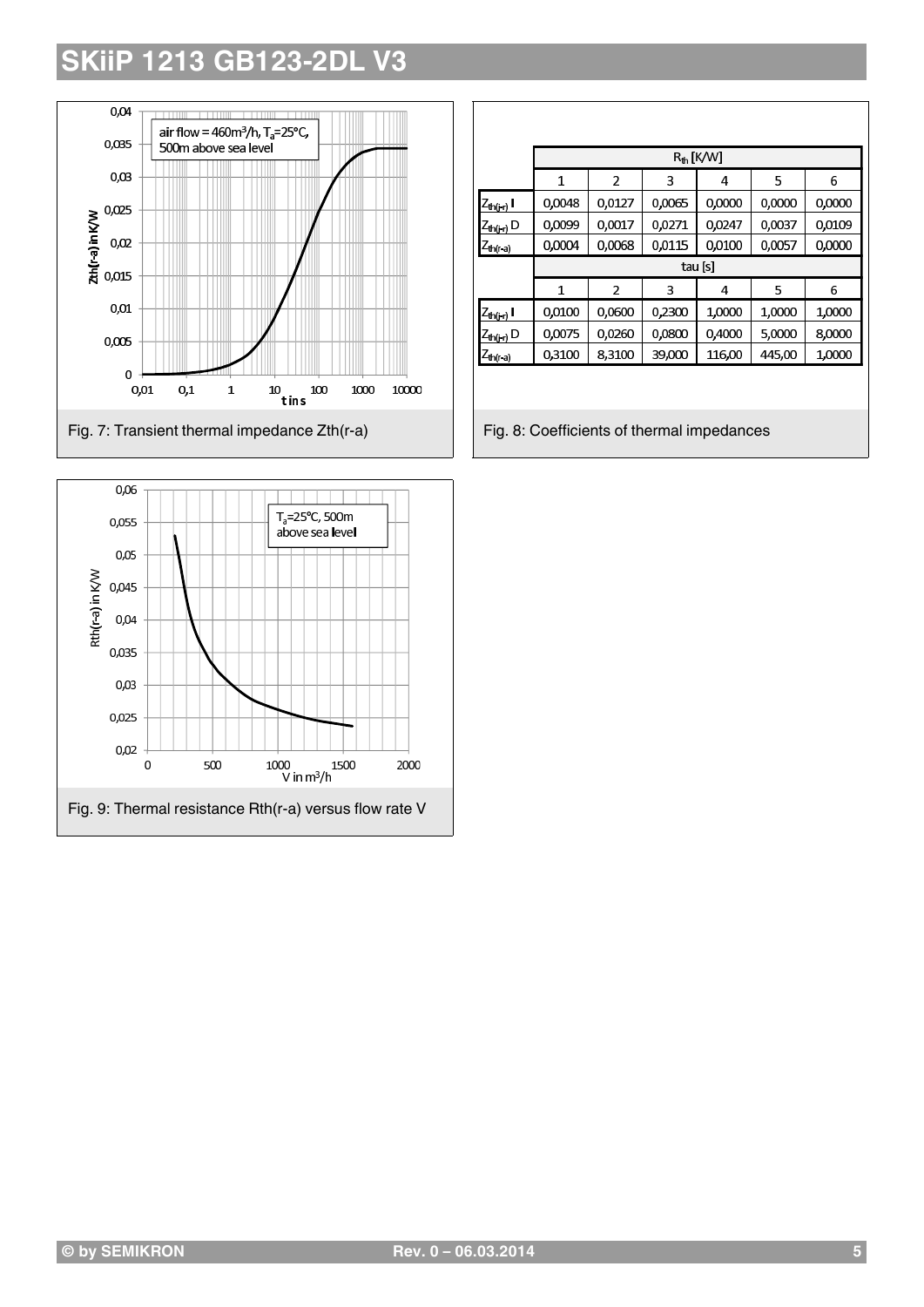